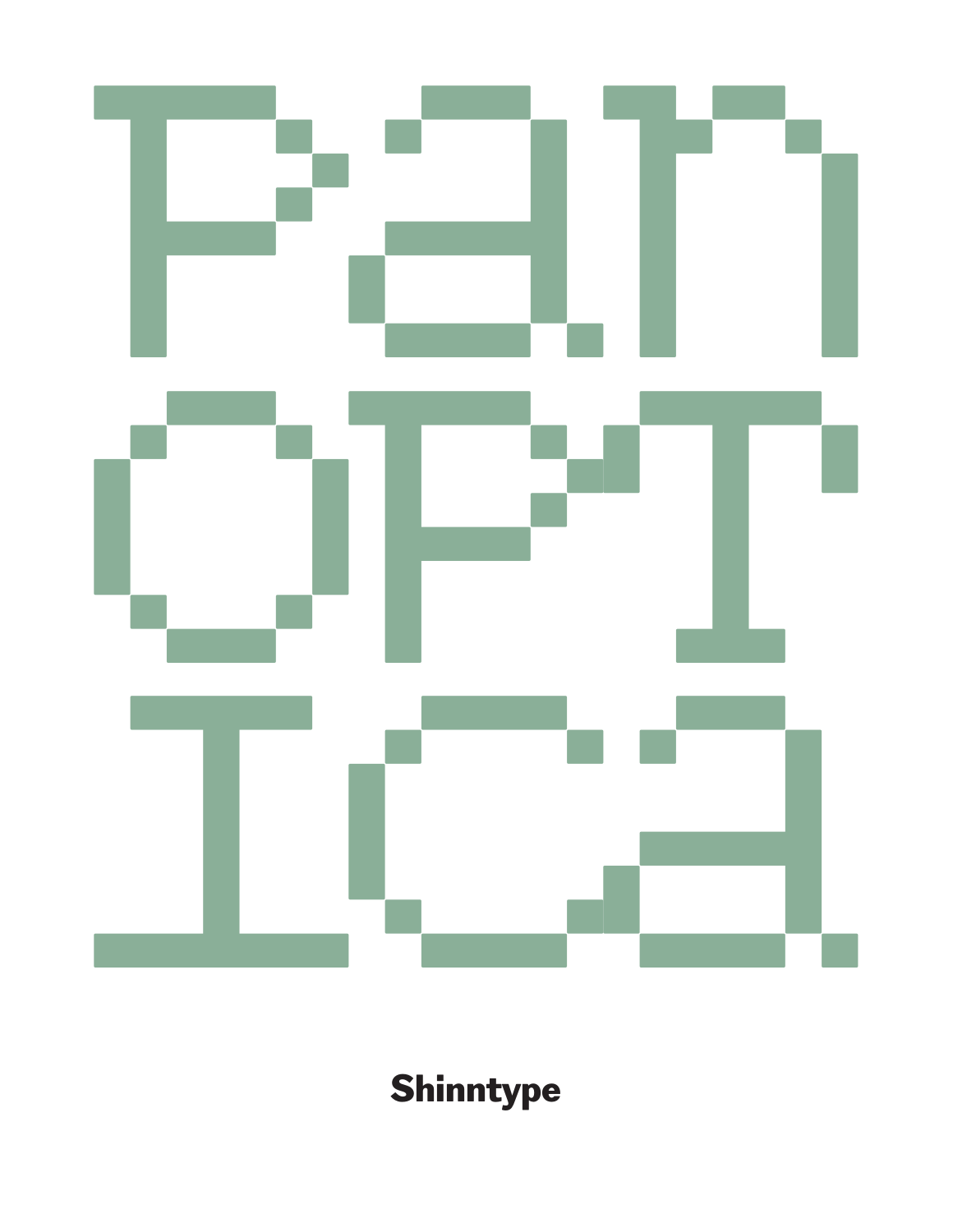### Pano**PTICa**

### unicase & MONOWIDTH

REGULAR aBCDeFGHI01234

ITALIC *ABCdefghi01234*

DOESBURG ABCdefghi01234

EGYPTIAN ABCdefghi01234

OCTAGONAL ABCdefghi01234

PIXEL ABCdefghi01234

SCRIPT ABCdefghi01234

SANS ABCdefghi01234

sans mebium

ABCdefghi01234

SANS BOLD **ABCdefghi01234**

 $S$ HINNTYPe – 364 Sunnyside avenue TORONTO, ONTARIO M6R 2R8, CANADA nick@shinntype.com 416-769-4198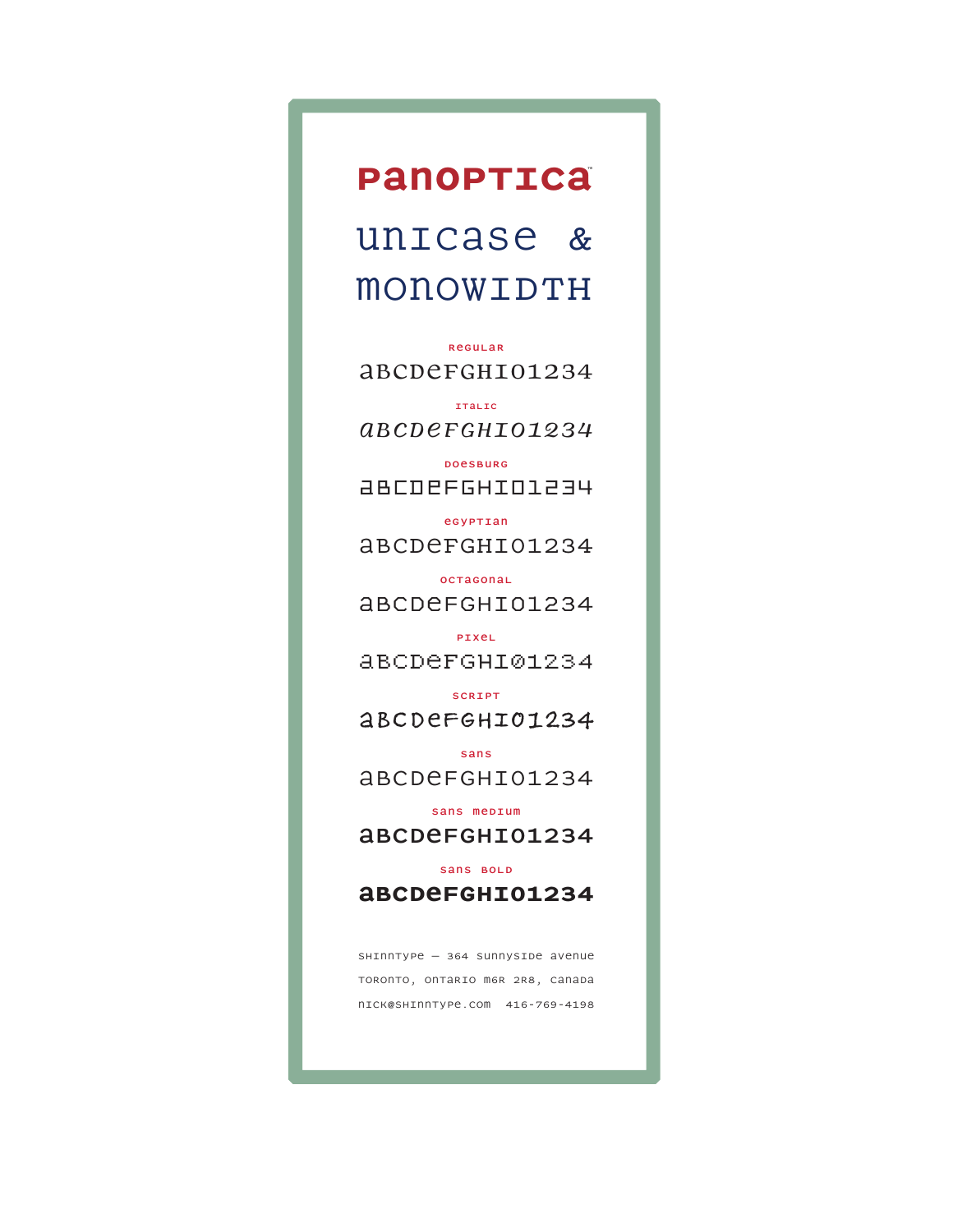# panoptica

#### **ABCDEFGHIJKLMNOPQRSTUVWXYZ**

MY FATHER OPENED THE FIELD GUIDE TO CRYSTALS TO PAGES WITH FINE PRINT TO SHOW ME HOW TO DECIPHER A LANGUAGE

HE GAVE ME HIS GEMCUTTER'S EYEPIECE AND LEFT ME ALONE TO REVEL IN DETAIL — EDGES OF SERIFS, FIBRES IN PAPER

ONLY LATER DID HE TEACH ME HOW TO SOUND OUT THE WORDS

**panoptica Sans bold** panoptica sans medium panoptica sans regular panoptica pixel panoptica regular *panoptica italic*

panoptica egyptian panoptica octagonal panoptica doesburg panoptica script

**unicase + monowidth = panoptica** typically, monowidth typefaces suffer from uneven colour and lack of range. Unicase construction improves colour, and panoptica's variety of styles provides something for every genre. **10-font pkg.**

BOOKS

COACH HOUSE

 $\geqq$ 

PUBLISHED

BÖK,

CHRISTIAN

 $\geqq$ 

"CRYSTaLLOGRaPHY"

**FROM** 

### **new alphabet ~ new typeface BY NICK SHINN**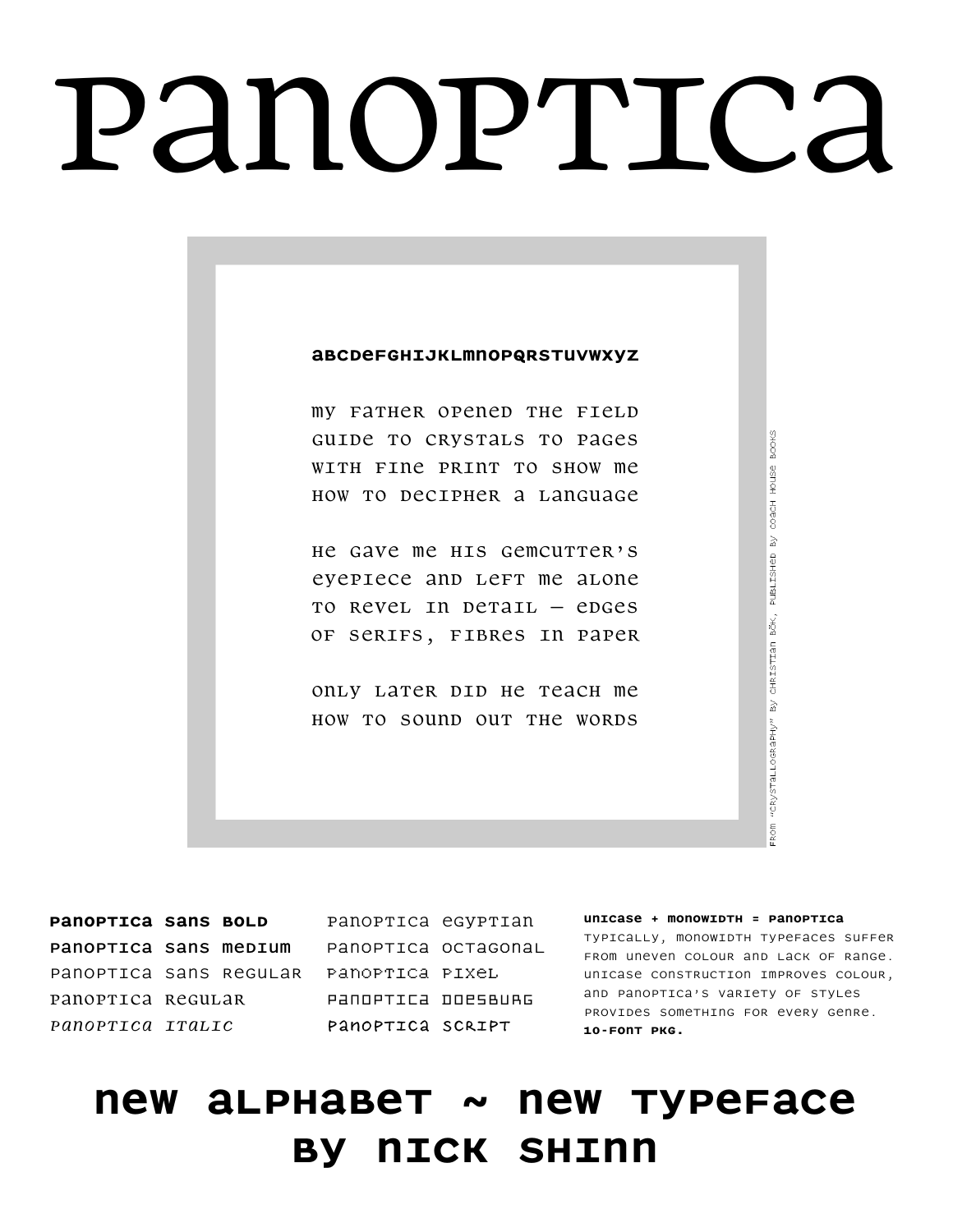

364 Sunnyside Avenue Toronto, Ontario, Canada M6R 2R8 E-mail: nick@shinntype.com<br>Web: www.shinntype.com Web: www.shinntype.com

#### NEWS RELEASE

#### **Type Designer Creates New Alphabet For Poet**

Toronto, Dec. 9, 2003 — When poet Christian Bök (*Eunoia, Crystallography*) asked Toronto type designer Nick Shinn to recommend a monowidth typeface for setting some of his specially configured poems, Shinn's response was immediate: "There's nothing suitable—I'll design what you need."

The result turned out to be not just a font design, but a new alphabet, for which Shinn has made fonts in a wide range of ten different typeface styles. He has named it the Panoptic alphabet, and the typeface **Panoptica.**

### abcdefghijklmnopqrstuvwxyz

THE PANOPTIC ALPHABET, SET IN PANOPTICA SANS SERIF

The essence of the alphabet is the formula "Monowidth + Unicase." *Monowidth* means that each character occupies the same width—as in a typewriter, and this is the pertinent constraint of Bök's poems. In the 28-page work *Diamonds* for instance, paragraph blocks, within each an identical number of letters per line, are positioned with geometric precision upon the page. *Unicase* means that there are no separate upper and lower case letter shapes, just 26 letters—a mixture of majuscule (capital) and minuscule (small) forms.

Shinn rejected available monowidth fonts on two grounds. Firstly, they carry the utilitarian connotation of a typewriter, inappropriate for a book of poetry. Secondly, they all have an upper and lower case, and in a normal setting of predominantly lower case forms the combination of narrow letters such as "i" and "l" with wide ones such as "m" and "w" makes for distorted letters and uneven spacing between them.

In Panoptica, by combining upper and lower case letter shapes in a unicase, Shinn has solved two monowidth font problems with one stroke—both distancing text from the typewriter, by virtue of the typeface's novelty, and simultaneously achieving a far more even texture than usual. For instance, by combining the lower case form of "a" with the upper case "T", the gap between "AT" or "at" is avoided: "aT".

The Panoptic alphabet has several 20th century antecedents. In 1925 capital letters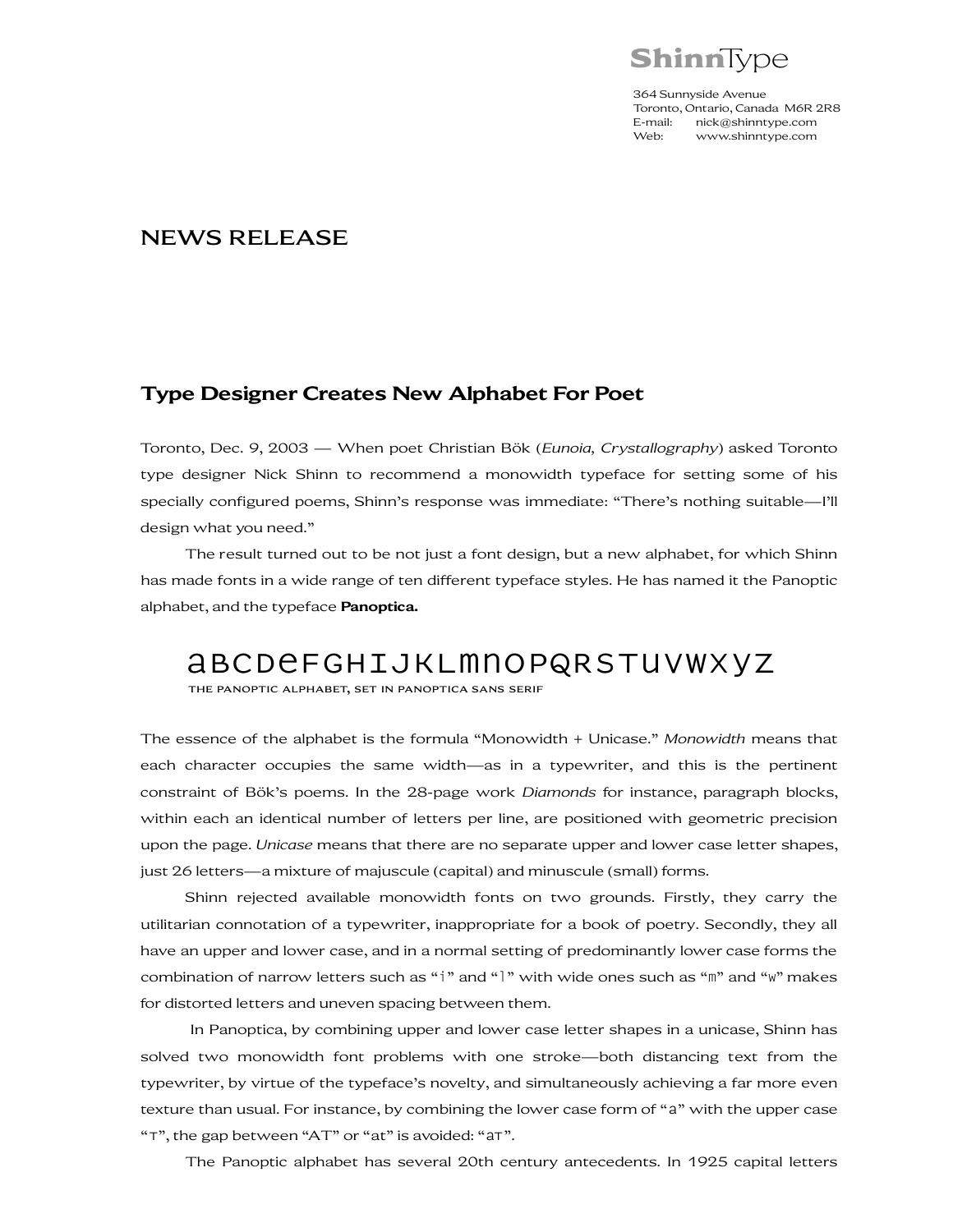were abolished at the Bauhaus, and professor Herbert Bayer designed his "Universal Alphabet" of lower case forms, which he demonstrated in a variety of executions, including handwriting and a typewriter (monowidth) version, although this was never manufactured. Unicase alphabets that substitute lower case forms of a, e, m, and n into the upper case were pioneered by Bradbury Thompson in 1950, and this has become the most popular form of unicase. However, the concept of an alphabet that is both unicase and monowidth is, so far as Shinn is aware, original.

"If I had set out to create a new alphabet, no doubt I would have experimented with novel forms of existing letters, or new phoneme symbols, but I was designing an easy-to-read typeface for a specific project, so I stuck closely to familiar models," says Shinn of his invention. "However, the monowidth constraint placed on a fairly typical unicase alphabet gives rise to a quite specific set of forms, and one that is capable of maintaining its identity in whatever style it is rendered. This is what makes the Panoptic alphabet a universal alphabet."

| PANOPTICA SANS BOLD    |  |  | PANOPTICA DOPSBURG  |  |
|------------------------|--|--|---------------------|--|
| PANOPTICA SANS MEDIUM  |  |  | PANOPTICA OCTAGONAL |  |
| PANOPTICA SANS REGULAR |  |  | PANOPTICA SCRIPT    |  |
| Panoprica italic       |  |  | PANOPTICA PIXEL     |  |
| PANOPTICA REGULAR      |  |  | PANOPTICA eGYPTIAN  |  |

#### **The Panoptica styles**

A universal alphabet may exist in any number of styles, and ten are included in the Panoptica 1 package. Every glyph in all the fonts, including punctuation and diphthongs, is the same width.

*Old Style Roman and Italic*: "For me, poetry belongs in old style typefaces," says Shinn, "The poetry I grew up with, from 'Now We Are Six' (A.A. Milne) to the 'Penguin Modern Poets' series, was set in old style types—usually Garamond or Bembo. So Panoptica had to have an Old Style." Panoptica Italic proved to be a tricky proposition; the Panoptic effect is that of a square grid, yet italicization emphasizes diagonality. It was decided that each italic glyph should strive to occupy the four corners of its "square" with some part of its anatomy, while the direction of upright strokes should slant. This was straightforward for the "n", while giving the "H" a slightly unusual semi-serif structure. The most difficult letters were the curved ones, and here Shinn again revived the baroque "left-handed" stress of Frederic Goudy's "Companion" type of 1927—which he had adapted for use in his 1997 design, Oneleigh.

*Sans Serif*: Three weights in a classic style give the typographer plenty to work with.

*Egyptian, Pixel, Script*: A diverse selection of standard genres.

*Octagonal*: Strictly orthogonal; a quite unusual trope, yet one that seems suited to the measured cadence of this alphabet.

*Doesburg*: Named after the De Stijl artist who created alphabets composed entirely of vertical and horizontal strokes.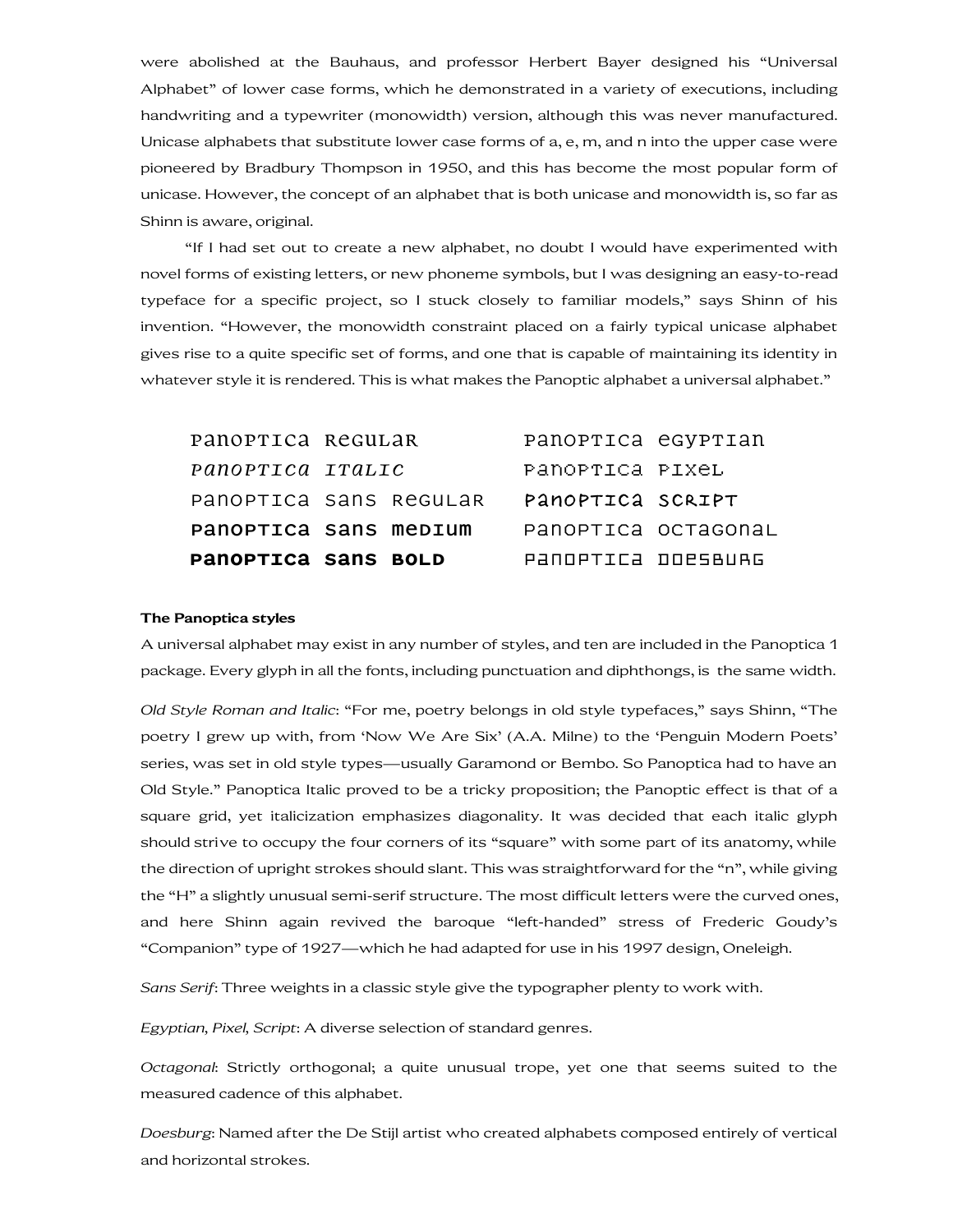#### **Layout possibilities**

The tonality possible with traditional monowidth fonts is restricted both by the awkward spacing and distortions of many of the glyphs, and by their business-like evocation of the typewriter. Panoptica's smoother combination of classic letter forms opens up the expressive range of the monowidth font, and its diversity of styles goes a step further. Now, contrasting styles of monowidth font—Bold Sans heads with Old Style Roman and Italic body text, for instance—may be mixed on the same page.

The extreme metric regularity of the typeface, which also has (with the exception of slight tails on the "q" and "y") a uniform height, creates new layout possibilities.

#### **Nick Shinn**

Nick Shinn, R.G.D. is a Toronto art director and designer of the popular typeface Fontesque and the headline faces of The Globe and Mail, Canada's national newspaper. In 2001 he designed the commemorative *Richler* typeface.

He was born in London, England, in 1952, educated at Bedford., and has a Dip.AD in Fine Art from Leeds Polytechnic, in Yorkshire. Nick has lived in Toronto since 1976. During the 1980s he was an art director and creative director at a number of advertising agencies. He went digital in 1989 and started Shinn Design, specializing in publication design. Since 1980 he has designed 21 typeface families, for a variety of publishers, in particular the German FontFont brand. In 1999 he launched ShinnType, which now publishes and markets his fonts worldwide. Nick writes regularly for Graphic Exchange magazine and has contributed to many other publications including Marketing, Applied Arts, and the UK design journal Eye. He teaches part time at York University, is a board member of the Society of Typographic Aficionados, and was one of the organizers of TypeCon 2002, in Toronto.

His typefaces are on view at www.shinntype.com, where many of his articles can also be downloaded.

#### **Christian Bök**

Christian Bök is the author of *Eunoia* (Coach House Books, 2001)—a bestselling work of experimental literature that has won the Griffin Prize for Poetic Excellence (2002). *Crystallography* (Coach House Press, 1994), his first book of poetry, has also earned a nomination for the Gerald Lampert Memorial Award (1995). Bök has created artificial languages for two television shows: Gene Roddenberry's *Earth: Final Conflict* and Peter Benchley's *Amazon*. Bök has also earned many accolades for his virtuoso performances of sound poetry (particularly *Ursonate* by Kurt Schwitters). His conceptual artworks (which include books built out of Rubik cubes and Lego bricks) have appeared at the Marianne Boesky Gallery in New York City as part of the exhibit *Poetry Plastique.*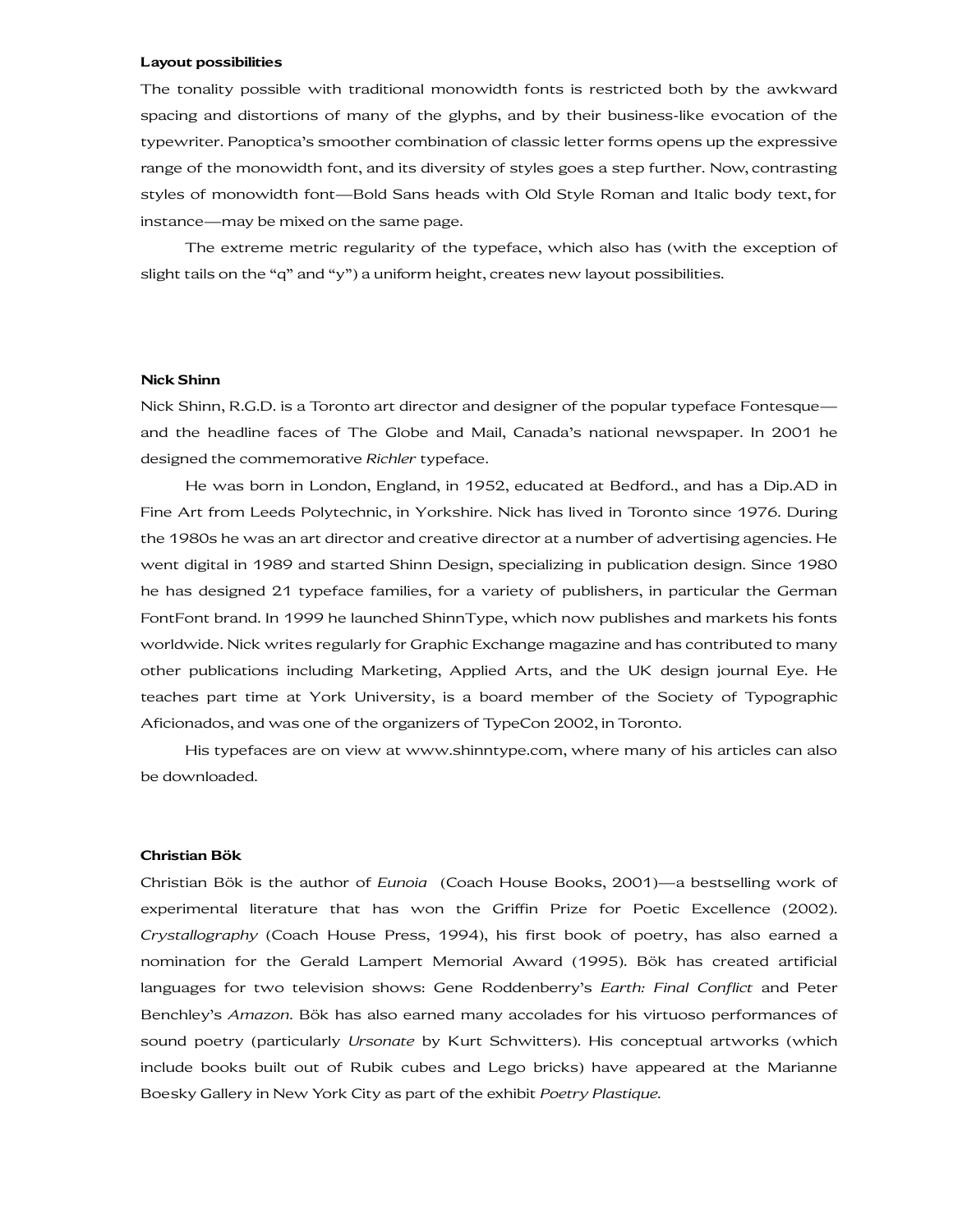# THE FORMAL

THE FORMAL QUALITIES

### THE FORMAL QUALITY OF A TYPE

#### $\frac{1}{22/26}$

 $\frac{1}{18/21}$ 

 $\frac{14}{15}$ 

QUALITIES OF A TYPEFACE ENERGIZE, THE FORMAL FACILITATE and Inform THE TYPOGRAPHIC LAYOUT

THE FORMAL QUALITIES OF A TYPEFACE ENERGIZE, FACILITATE and INFORM THE TYPOGRAPHIC LAYOUT. SKILLED TYPOGRAPHERS

 $12/15$ 

 $8/10$ 

THE FORMAL QUALITIES OF a TYPEFACE energize, FACILITATE AND INFORM THE TYPOGRAPHIC LAYOUT.

 $9/10$ THE FORMAL QUALITIES OF A TYPEFACE energize, FACILITATE AND INFORM THE TVPOGRAPHIC LAVOUT. SKILLED TVPOGRA-PHERS WILL LEVERAGE THE ATTRIBUTES OF CAREFULLY SELECTED FONTS TO ENHANCE

THE FORMAL QUALITIES OF a TYPEFACE energize, FACILITATE AND INFORM THE TYPOGRAPHIC LAVOUT.

THE FORMAL QUALITIES OF A TYPEFACE energize, Facilitate and Inform THe TYPOGRAPHIC LAYOUT. SKILLED TYPOGRA-PHERS WILL LEVERAGE THE ATTRIBUTES OF JUDICIOUSLY CHOSEN FONTS TO MAXIMIZE

THE FORMAL QUALITIES OF a TYPEFACE enerGIZE, FACILITATE AND INFORM THE TYPOGRAPHIC LAYOUT. SKILLED TVPOGRAPHERS WILL

 $10/11$ 

 $7/8$ 

THE FORMAL QUALITIES OF A TYPEFACE energize, Facilitate and Inform THE TYPOGRAPHIC LAYOUT. SKILLED TYPOGRAPHERS WILL LEVERAGE THE **ATTRIBUTES OF JUDICIOUSLY CHOSEN** FONTS TO MAXIMIZE THE PERSONALITY

**ABCDEFGHIJKLMNOPQRSTUVWXYZ** #1234567890&?! <sup>a</sup>áàâãäåæçéèêëFIFLÍÌÎÏѺóòôõöøœßÚùûü  $\P$ \*†‡§©®@[«» < > "" ' ' ]•·., ; :..,, \ | //- -- $($EEff(E) i < \{-+ - \pm \div \lt > - \wedge \sim \% \% \text{ in } \circ \} \text{ and }$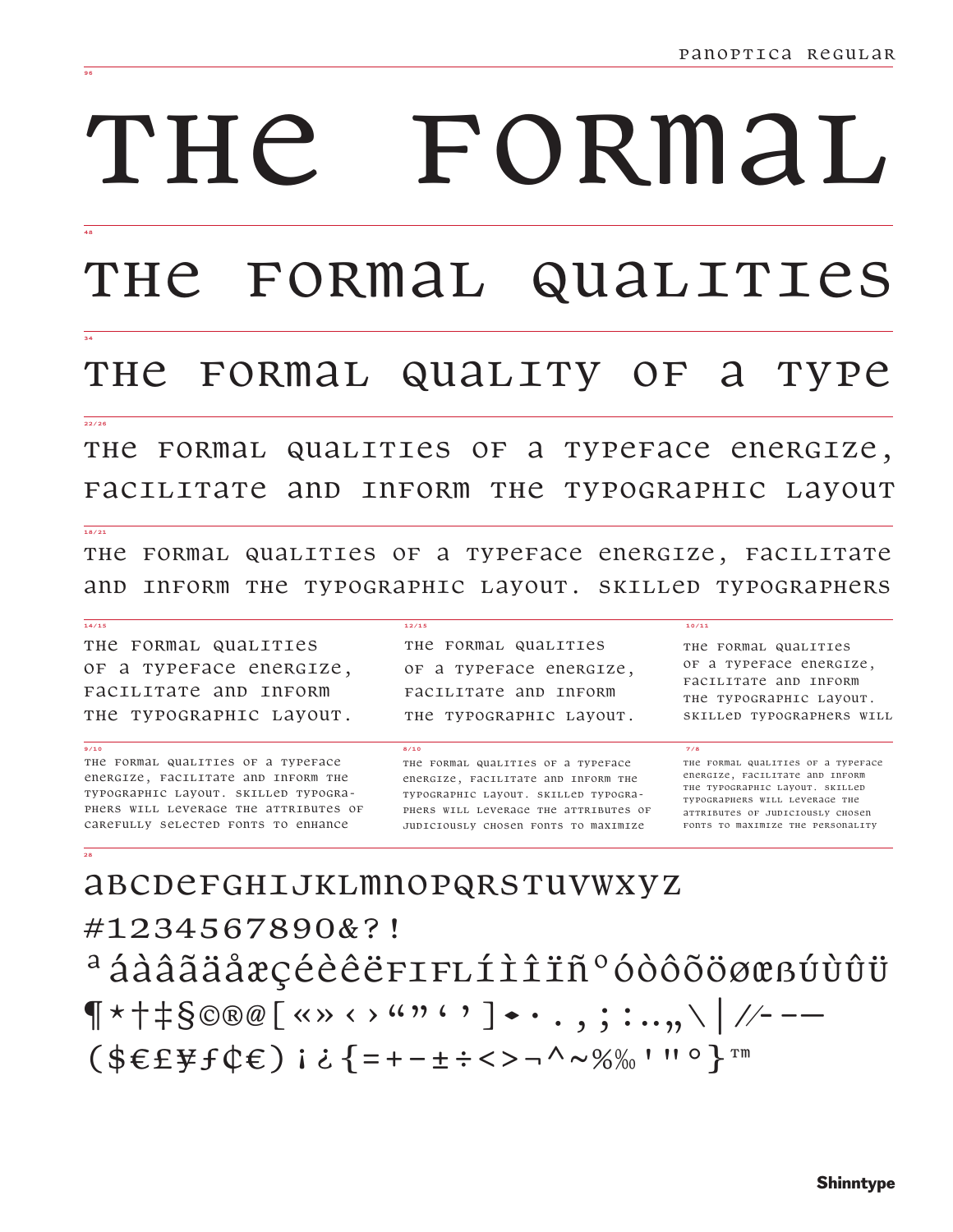## THE FORMAL,

THE FORMAL QUALITIES

#### THE FORMAL QUALITY OF A  $T\mathcal{V}Pe$

QUALITIES OF A TYPEFACE ENERGIZE, THE FORMAL FACILITATE and Inform The TYPOGRAPHIC LAYOUT

THE FORMAL QUALITIES OF A TYPEFACE ENERGIZE, FACILITATE and Inform the Typographic Layout. SKILLeD Typographers

 $12/15$ 

 $8/10$ 

THE FORMAL QUALITIES OF a Typerace energize, FACILITATE AND INFORM THE TYPOGRAPHIC LAYOUT.

 $\frac{1}{22/26}$ 

 $\frac{1}{18/21}$ 

 $\frac{14}{14}$ 

 $9/10$ THE FORMAL QUALITIES OF A TYPEFACE energize, Facilitate and Inform The TYPOGRAPHIC LAYOUT. SKILLED TYPOGRA-PHERS WILL LEVERAGE THE ATTRIBUTES OF CAREFULLY SELECTED FONTS TO ENHANCE

THE FORMAL QUALITIES OF a Typerace energize, FACILITATE AND INFORM THE TYPOGRAPHIC LAYOUT.

THE FORMAL QUALITIES OF A TYPEFACE energize, Facilitate and Inform THe TVPOGRAPHIC LAVOUT, SKILLED TVPOGRA-PHERS WILL LEVERAGE THE ATTRIBUTES OF JUDICIOUSLY CHOSEN FONTS TO MAXIMIZE

THE FORMAL QUALITIES OF a TVPerace energize. FACILITATE AND INFORM THE TYPOGRAPHIC LAYOUT. SKILLED TVPOGRAPHERS WILL

 $10/11$ 

 $7/8$ 

THE FORMAL QUALITIES OF A TYPEFACE energize, Facilitate and InFORM THE TYPOGRAPHIC LAYOUT. SKILLED TYPOGRAPHERS WILL LEVERAGE THE *ATTRIBUTES OF JUDICIOUSLY CHOSEN* FONTS TO MAXIMIZE THE PERSONALITY

*ABCDEFGHIJKLMNOPQRSTUUWXYZ* #1234567890&?!  $a\,\acute{a}$ à $\hat{a}\,\ddot{a}\,\ddot{a}\,\ddot{a}\,\dot{a}\,\dot{c}$ céèë $\ddot{e}\,\ddot{e}\,\ddot{r}$ rrlíì $\ddot{1}\,\ddot{r}\,\ddot{r}\,^o\,\dot{o}\,\dot{o}\,\ddot{o}\,\ddot{o}\,\dot{o}\,\dot{o}\,$  $\P$ \* †  $\ddagger$   $\frac{1}{2}$   $\frac{1}{2}$   $\frac{1}{2}$   $\frac{1}{2}$   $\frac{1}{2}$   $\frac{1}{2}$   $\frac{1}{2}$   $\frac{1}{2}$   $\cdots$ , ; : ..., \ | // - -- $(SEEEFFE) i i [-1 - 1 + 1 - 1 - 1 - 1]$  in a left to a left to a left to a left to a left to a left to  $\mathbb{R}^m$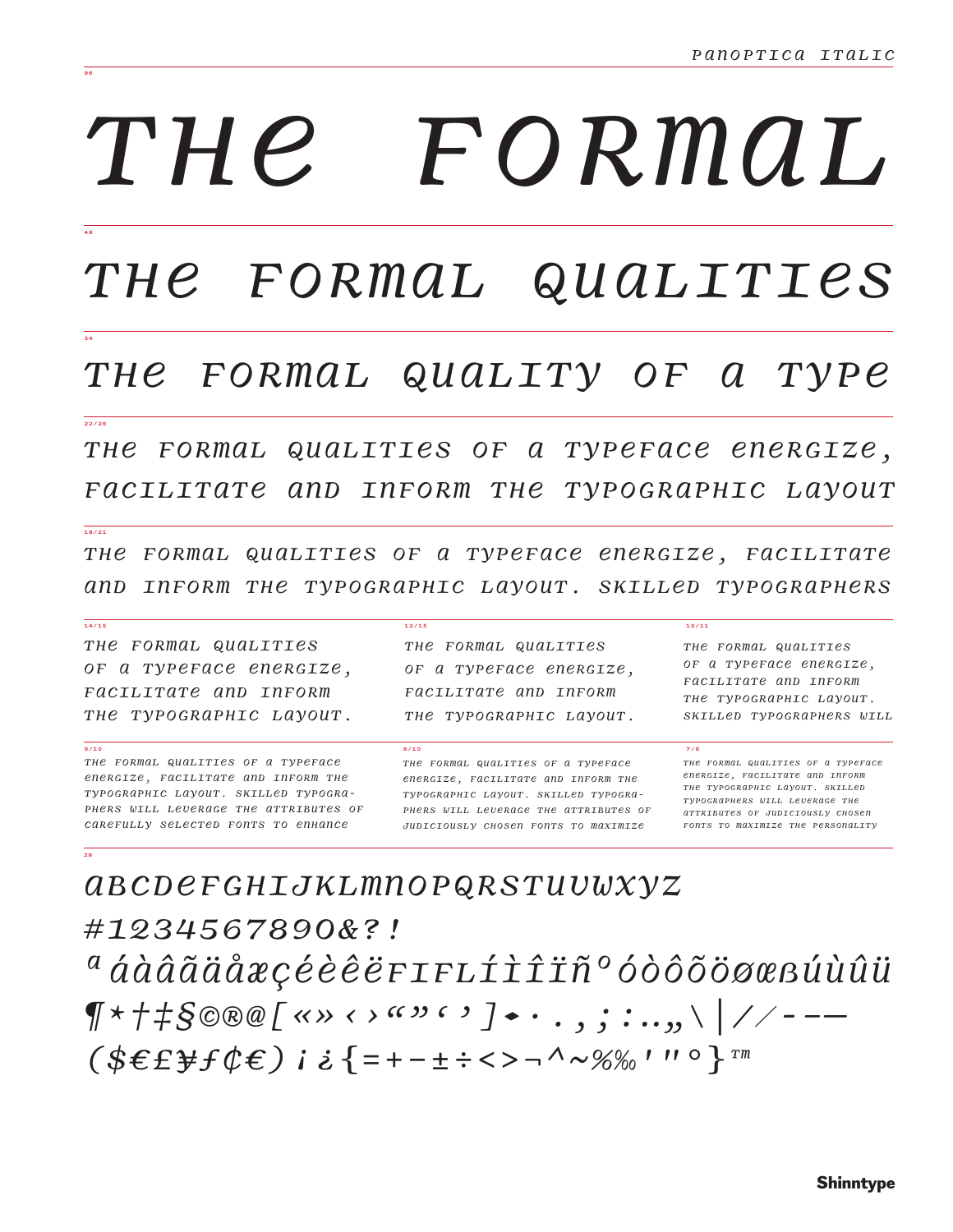# FOBMƏI THP

QUALITIES FORMAL

#### FORMAL QUALITY **TUPE** THE OF  $\Box$

#### $\frac{1}{22/26}$

FORMAL QUALITIES OF A TYPEFACE ENERGIZE, THE FACILITATE ann INFORM THE TYPOGRAPHIC Layout

#### $\frac{1}{18/21}$

 $\frac{14}{15}$ 

THE FORMAL QUALITIES OF A TYPEFACE ENERGIZE, FACILITATE 

#### THE FORMAL QUALITIES OF a TYPEFACE ENERGIZE, FACILITATE AND INFORM THE TYPOGRAPHIC LAYOUT.

 $9/10$ THE FORMAL QUALITIES OF A TYPEFACE enerGIZE, FACILITATE AND INFORM THE TYPOGRAPHIC LAYOUT. SHILLED TYPOGRA-PHEAS WILL LEVERAGE THE ATTAIBUTES OF CAREFULLY SELECTED FONTS TO ENHANCE

THE FORMAL QUALITIES OF a TYPEFACE ENERGIZE, FACILITATE AND INFORM THE TYPOGRAPHIC LAYOUT.

#### $8/10$

 $12/15$ 

THE FORMAL QUALITIES OF A TYPEFACE enembize, Facilitate and infomm the TYPOGRAPHIC LAYOUT, SHILLED TYPOGRA-PHERS WILL LEVERAGE THE ATTRIBUTES OF JUDICIOUSLY CHOSEN FONTS TO MAXIMIZE

THE FORMAL QUALITIES OF a TYPEFACE ENERGIZE. FACILITATE AND INFORM THE TYPOGRAPHIC LAYOUT. SHTLLPD THPOGRAPHPAS INTLL

 $10/11$ 

 $7/8$ THE FORMAL QUALITIES OF A TYPEFACE enembize, Facilitate and Infomm THE TYPOGRAPHIC LAYOUT. SHILLED TUPOGRAPHERS WILL LEVERAGE THE attaibutes of JudiciousLy CHOSEN FONTS TO MAXIMIZE THE PEASONALITY

<u> abcoefghijhlmnopqastuvwxyz</u> #123456789062! <sup>a</sup> áááááåæcééééFIFLÍÍÍŇº óóóóöœœ∆ûûű ¶★†‡§©®@[ແນເコ……・']•・. , ; : ..,,ゟ|ノノーー─ 〔事毛E#f⋢E〕ii{=+-±÷モコーウー器器!‼□}™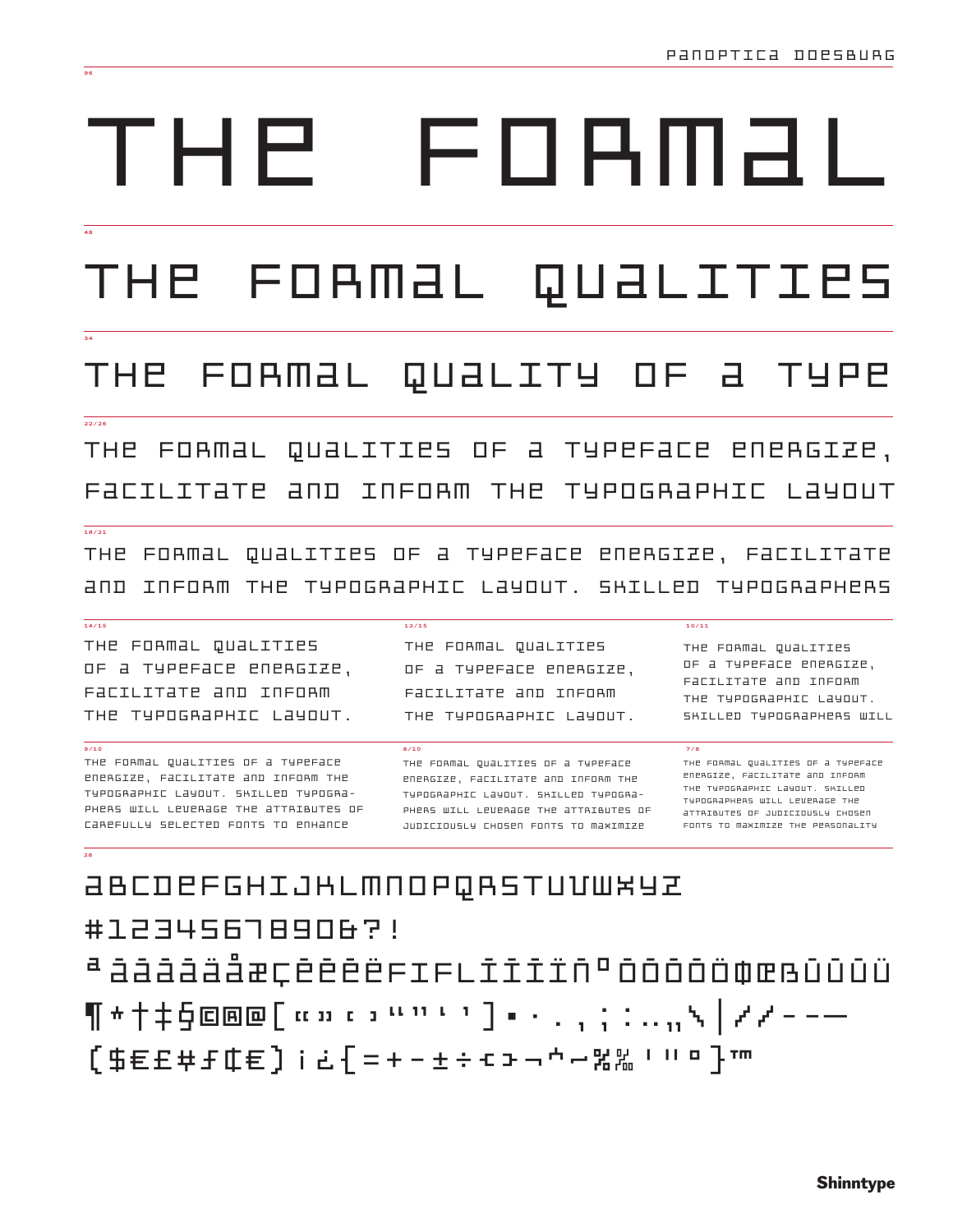## THE FORMAI,

FORMAL QUALITIES THE

#### THE FORMAL QUALITY OF A TVPe

#### $\frac{1}{22/26}$

 $\frac{14}{15}$ 

QUALITIES OF A TYPEFACE ENERGIZE, тне FORMAL FACILITATE and Inform THE TVPOGRAPHIC Lavour

 $\frac{1}{18/21}$ 

THE FORMAL QUALITIES OF A TYPEFACE ENERGIZE, FACILITATE and Inform the Typographic Layout. Skilled Typographers

 $12/15$ 

 $8/10$ 

THE FORMAL QUALITIES OF a TYPEFACE ENERGIZE, FACILITATE AND INFORM THE TYPOGRAPHIC LAYOUT.

 $9/10$ THE FORMAL QUALITIES OF A TYPEFACE energize. Facilitate and inform the TYPOGRAPHIC LAYOUT. SKILLED TYPOGRA-PHERS WILL LEVERAGE THE ATTRIBUTES OF CAREFULLY SELECTED FONTS TO ENHANCE

THE FORMAL QUALITIES OF a TYPEFACE ENERGIZE, FACILITATE AND INFORM THE TYPOGRAPHIC LAYOUT.

THE FORMAL QUALITIES OF A TYPEFACE energize, racilitate and inform the TYPOGRAPHIC LAYOUT. SKILLED TYPOGRA-PHERS WILL LEVERAGE THE ATTRIBUTES OF JUDICIOUSLY CHOSEN FONTS TO MAXIMIZE

THE FORMAL QUALITIES OF a TYPEFACE ENERGIZE, FACILITATE AND INFORM THE TYPOGRAPHIC LAYOUT. SKILLED TVPOGRAPHERS WILL

 $10/11$ 

 $7/8$ 

THE FORMAL QUALITIES OF A TYPEFACE energize, racilitate and inform THE TYPOGRAPHIC LAYOUT. SKILLED TYPOGRAPHERS WILL LEVERAGE THE **ATTRIBUTES OF JUDICIOUSLY CHOSEN** FONTS TO MAXIMIZE THE PERSONALITY

**ABCDEFGHIJKLMNOPQRSTUVWXYZ** #1234567890&?! ªáàâãäåæçéèêërır∟íìîïñºóòôõöøœßúùûü  $\P$ \*†‡§©®@[«»‹›""'']•·.,;:..,\|//--—  $(SEE\#fCE)$  i  $C\{z+1+z+2-1$   $\sim$  %%,  $\Box$  ii o  $\}$   $T^{\text{max}}$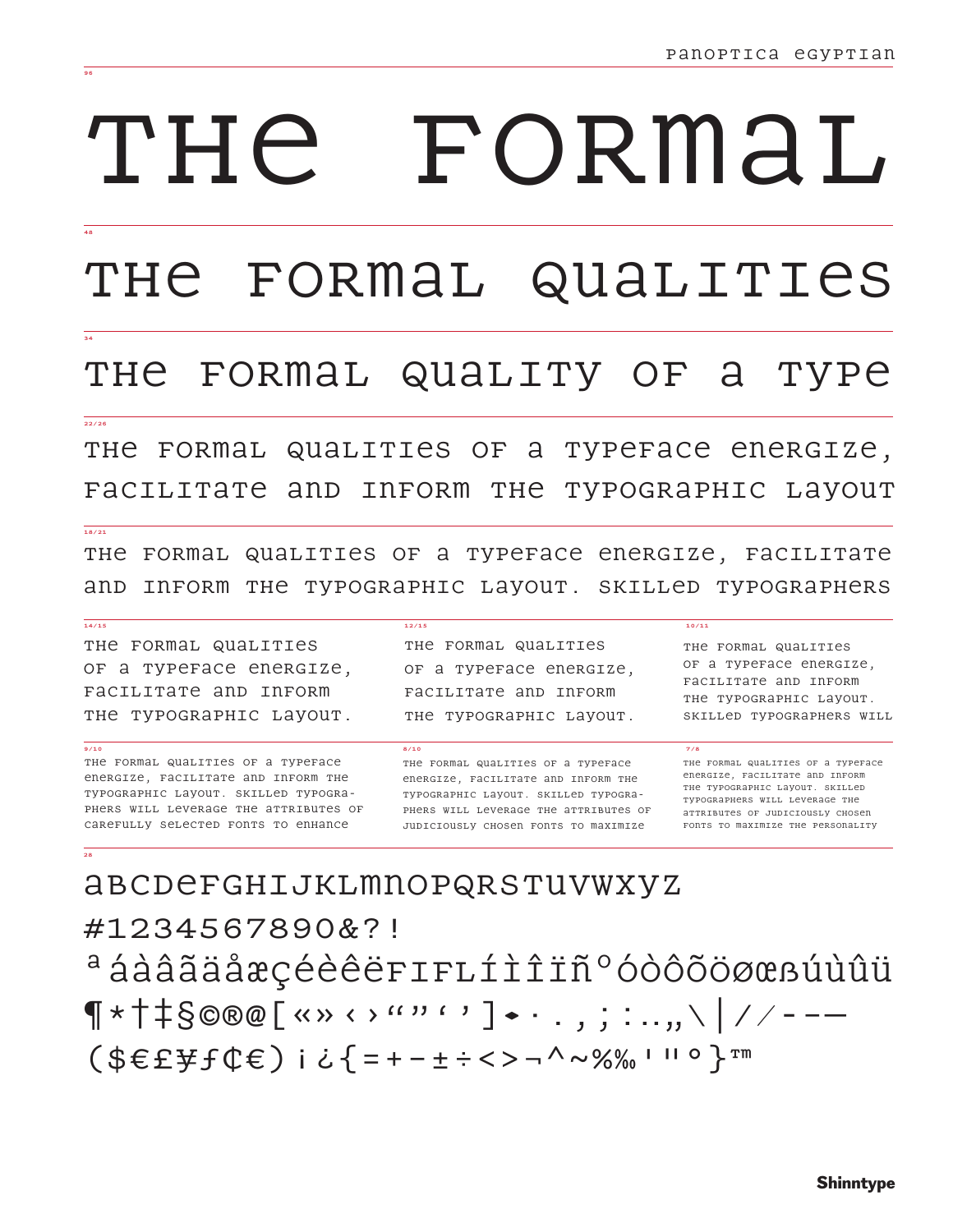# FORMAI тне

FORMAL QUALITIES тне

#### THE FORMAL QUALITY OF A **TUPE**

#### $\frac{1}{22/26}$

THE FORMAL QUALITIES OF A TYPEFACE ENERGIZE, FACILITATE and Inform THE TYPOGRAPHIC Lavout

#### $\frac{1}{18/21}$

 $\frac{14}{15}$ 

THE FORMAL QUALITIES OF A TYPEFACE ENERGIZE, FACILITATE and Inform THe TYPOGRAPHIC LAYOUT. SKILLED TYPOGRAPHERS

 $12/15$ 

#### THE FORMAL QUALITIES OF a TYPEFACE ENERGIZE, FACILITATE AND INFORM THE TYPOGRAPHIC LAYOUT.

 $9/10$ 

THE FORMAL QUALITIES OF A TYPEFACE energize. Facilitate and inform the TYPOGRAPHIC LAYOUT. SKILLED TYPOGRA-PHERS WILL LEVERAGE THE ATTRIBUTES OF CAREFULLY SELECTED FONTS TO ENHANCE

THE FORMAL QUALITIES OF a TYPEFACE ENERGIZE, FACILITATE AND INFORM THE TYPOGRAPHIC LAYOUT.

 $8/10$ THE FORMAL QUALITIES OF A TYPEFACE energize, Facilitate and InFORM THe TUPOGRAPHIC LAVOUT. SKILLED TUPOGRA-PHERS WILL LEVERAGE THE ATTRIBUTES OF JUDICIOUSLY CHOSEN FONTS TO MAXIMIZE

#### THE FORMAL QUALITIES OF a TUPEFACE ENERGIZE. FACILITATE AND INFORM THE TYPOGRAPHIC LAYOUT.

SKTLLED TUPOGRAPHERS WILL

 $10/11$ 

 $7/8$ THE FORMAL QUALITIES OF A TYPEFACE energize, Facilitate and InForm THE TYPOGRAPHIC LAYOUT. SKILLED TYPOGRAPHERS WILL LEVERAGE THE **ATTRIBUTES OF JUDICIOUSLY CHOSEN** FONTS TO MAXIMIZE THE PERSONALITY

**ABCDEFGHIJKLMNOPQRSTUVWXYZ** #1234567890&?! ªáàâãäåæçéèêëFıFLÍÌÎÏñºóòôõöøœßúùûü ¶ \*†‡§©®@「«» ‹ › "〃' ' ]• · . , ; : .. ,.\│//- -— (\$€£¥f¢€) i ¿{=+-±÷<>¬^~%‰ | || 0 }™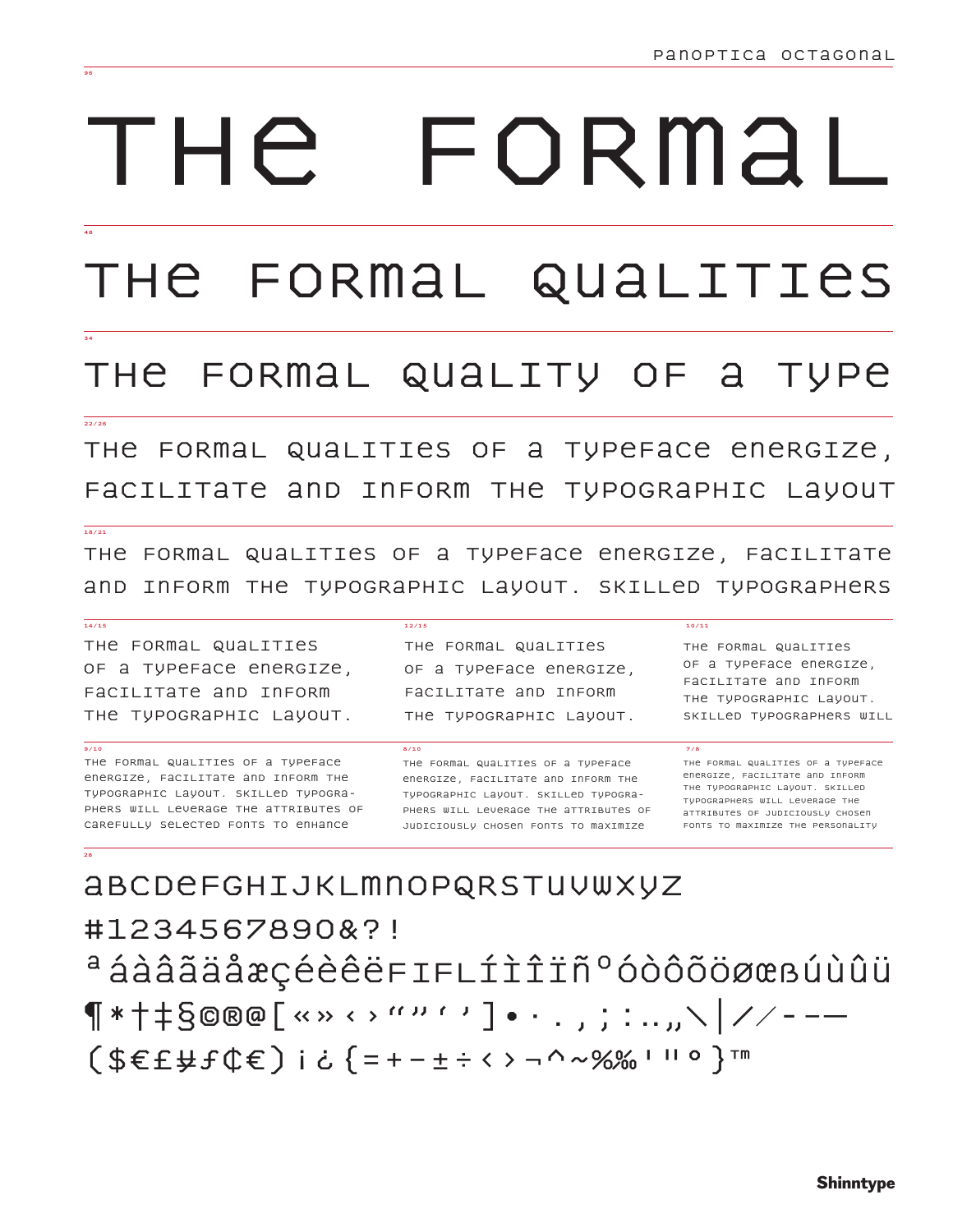### тне FORMAL

-FORMAL QUALITIES тне

#### THe FORMAL QUALITY OF a. TVPe

#### $\frac{1}{22/26}$

of a typeface energize, THE FORMAL QUALITIES FACILITATE and Inform тне TVPOGRAPHIC Lavour

#### $\frac{18}{2}$

 $\frac{14}{15}$ 

THE FORMAL QUALITIES OF A TYPEFACE ENERGIZE, FACILITATE and Inform the typographic Layout. SKILLed typographers

 $12/15$ 

 $8/10$ 

#### THE FORMAL QUALITIES OF a TYPeFace energize, FACILITATE AND INFORM THE TYPOGRAPHIC LAYOUT.

 $9/10$ THE FORMAL QUALITIES OF A TYPEFACE energize, Facilitate and Inform the TYPOGRAPHIC LAYOUT. SKILLED TYPOGRA-PHERS WILL LEVERAGE THE ATTRIBUTES OF CAREFULLY SELECTED FONTS TO ENHANCE

THE FORMAL QUALITIES OF a TYPeFace energize, FACILITATE AND INFORM THE TYPOGRAPHIC LAYOUT.

#### THE FORMAL QUALITIES OF A TYPEFACE energize, Facilitate and Inform the TVPOGRAPHIC LAVOUT, SKILLED TVPOGRA-PHERS WILL LEVERAGE THE ATTRIBUTES OF JUDICIOUSLY CHOSEN FONTS TO MAXIMIZE

#### THE FORMAL QUALITIES OF a TVPeFace energize. FACILITATE AND INFORM THE TYPOGRAPHIC LAYOUT. SKILLED TVPOGRAPHERS WILL

 $10/11$ 

 $7/8$ 

THE FORMAL QUALITIES OF A TYPEFACE energize, racilitate and inform THE TYPOGRAPHIC LAYOUT. SKILLED TYPOGRAPHERS WILL LEVERAGE THE ATTRIBUTES OF JUDICIOUSLY CHOSEN FONTS TO MAXIMIZE THE PERSONALITY

abcdefghijkLmnoporstuvwxyz #1234567890&?! <sup>a</sup>áàâããåæçéèêërirLíìîïñºóòôõõøœsúùûü ¶★†‡§◎®@[≪≫к>〃〃(ノ]◆・.,;;:…"\|//--— (\$€£\f¢€)i¿{=+-±÷<>¬^~%‰'‼°}™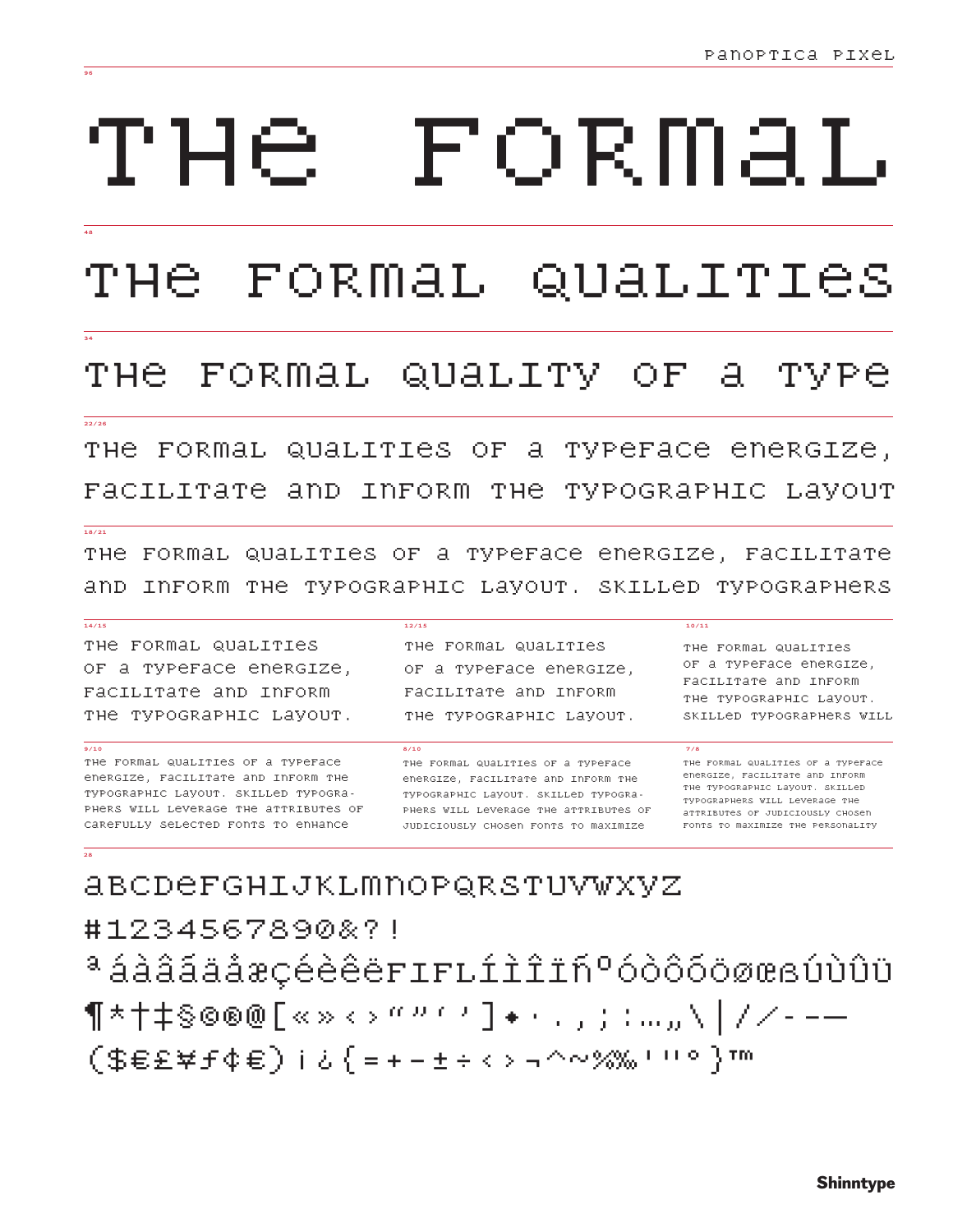# FORMAL THE

#### FORMAL QUALITIES THE

#### FORMAL QUALITY OF TYPE THE  $\mathbf{a}$

#### $\frac{1}{22/26}$

 $\overline{96}$ 

THE FORMAL QUALITIES OF A TYPEFACE energize, FACILITATE and Inform The Typographic LAYOUT

#### $\frac{1}{18/21}$

a Typerace energize, racilitate THE FORMAL QUALITIES OF and inform the typographic Layout. SKILLED Typographers

 $12/15$ 

#### $\frac{14}{15}$

THE FORMAL QUALITIES OF a TYPEFACE ENERGIZE, FACILITATE AND INFORM THE TYPOGRAPHIC LAYOUT.

#### $9/10$

THE FORMAL QUALITIES OF A TYPEFACE energize, Facilitate and inform the TYPOGRAPHIC LAYOUT. SKILLED TYPOGRA-PHERS WILL LEVERAGE THE ATTRIBUTES OF CAREFULLY SELECTED FONTS TO ENHANCE

#### THE FORMAL QUALITIES OF a TYPEFACE ENERGIZE, FACILITATE AND INFORM THE TYPOGRAPHIC LAYOUT.

 $8/10$ THE FORMAL QUALITIES OF A TYPEFACE energize, FACILITATE AND INFORM THE TYPOGRAPHIC LAYOUT. SKILLED TYPOGRA-PHARS WILL LAVARAGA THA ATTRIBUTAS OF JUDICIOUSLY CHOSEN FONTS TO MAXIMIZE

#### THE FORMAL QUALITIES OF a TYPeFace energize, FACILITATE AND INFORM THE TYPOGRAPHIC LAYOUT. SKILLED TYPOGRAPHERS WILL

 $10/11$ 

 $7/8$ 

THE FORMAL QUALITIES OF A TYPEFACE energize, Facilitate and Inform THE TYPOGRAPHIC LAYOUT, SKILLED TYPOGRAPHERS WILL LEVERAGE THE **ATTRIBUTES OF JUDICIOUSLY CHOSEN** FONTS TO MAXIMIZE THE PERSONALITY

*ABCDEFGHIJKLMNOPQRSTUVWXYZ* **ABCDEFGHIJKLMNOPARSTUVWXYZ** #1234567890&?! a á a a a a a a grede e estre la servita de la conservación de la conseguia de la conseguia de la conseguia de áàâãäåæçéèêëíìîiñóòôõöøæúùûü  $9*++$ SO®@[«»<>""'].,;:..,\|//---(\$€£}f¢€)j¿{=+-±÷<>¬^~%‰'॥º}™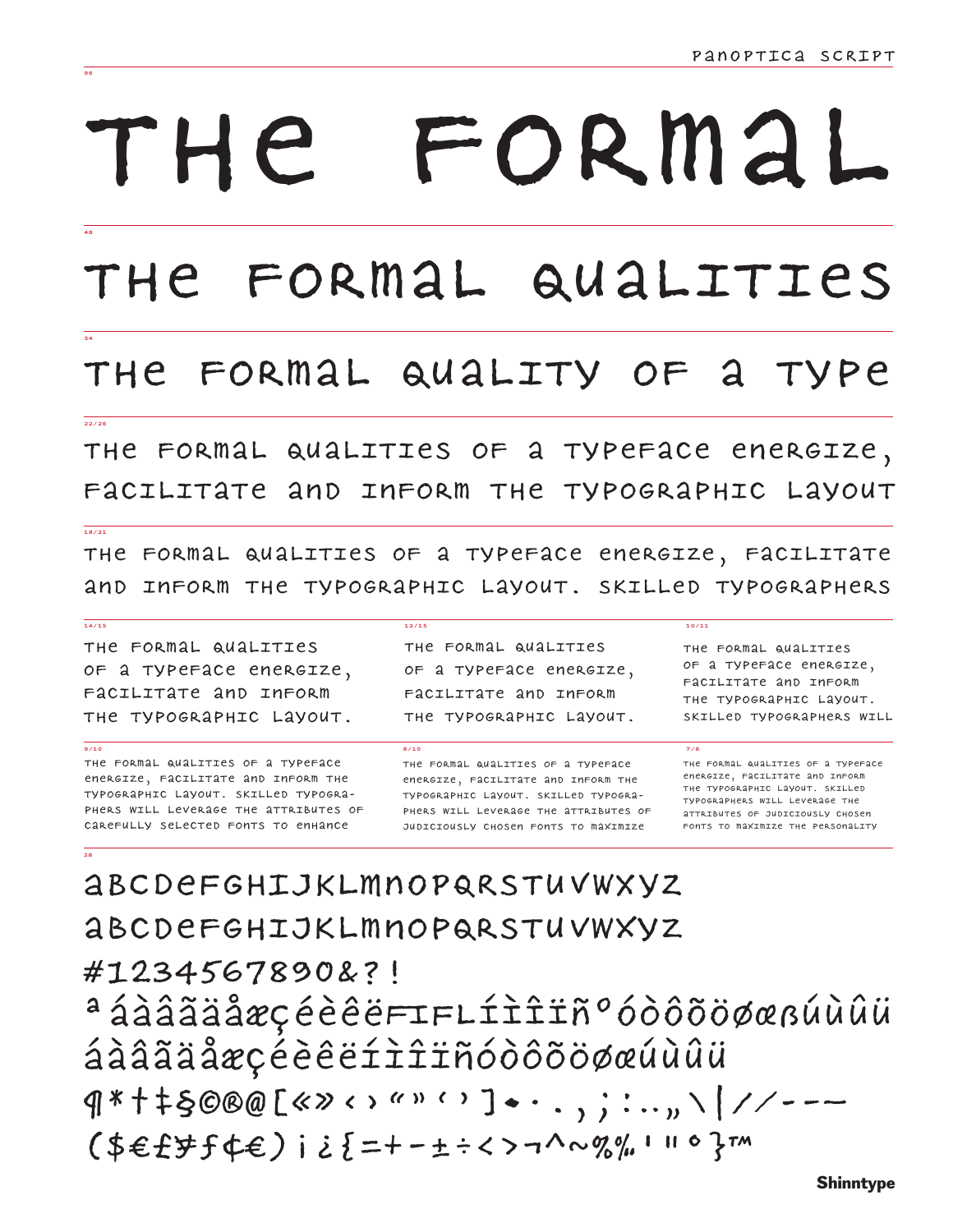# FORMAI  $H \ominus$

FORMAL QUALITIES

### THE FORMAL QUALITY OF A TYPE

#### $\frac{1}{22/26}$

FORMAL QUALITIES OF A TYPEFACE ENERGIZE, тне FACILITATE and Inform The Typographic Layout

#### $\frac{1}{18/21}$

 $\frac{14}{15}$ 

 $9/10$ 

THE FORMAL QUALITIES OF A TYPEFACE ENERGIZE, FACILITATE and Inform the Typographic Layout. Skilled Typographers

 $12/15$ 

 $8/10$ 

#### THE FORMAL QUALITIES OF a Typeface energize, FACILITATE AND INFORM

THE TYPOGRAPHIC LAYOUT.

THE FORMAL QUALITIES OF A TYPEFACE energize, Facilitate and Inform The TVPOGRAPHIC LAVOUT. SKILLED TVPOGRA-PHERS WILL LEVERAGE THE ATTRIBUTES OF CAREFULLY SELECTED FONTS TO ENHANCE

THE FORMAL QUALITIES OF a TypeFace energize, FACILITATE AND INFORM THE TYPOGRAPHIC LAYOUT.

THE FORMAL QUALITIES OF A TYPEFACE energize, Facilitate and InForm THe TYPOGRAPHIC LAYOUT. SKILLED TYPOGRA-PHERS WILL LEVERAGE THE ATTRIBUTES OF JUDICIOUSLY CHOSEN FONTS TO MAXIMIZE

THE FORMAL QUALITIES OF a TypeFace energize, FACILITATE AND INFORM THE TYPOGRAPHIC LAYOUT. SKILLED TYPOGRAPHERS WILL

 $10/11$ 

 $7/8$ 

THE FORMAL QUALITIES OF A TYPEFACE energize, Facilitate and InForm THE TYPOGRAPHIC LAYOUT. SKILLED TYPOGRAPHERS WILL LEVERAGE THE **ATTRIBUTES OF JUDICIOUSLY CHOSEN** FONTS TO MAXIMIZE THE PERSONALITY

**ABCDEFGHIJKLMNOPQRSTUVWXYZ** #1234567890&?! ªáàâãäåæçéèêëFIFLÍÌÎÏñºóòôõöøœßúùûü  $\P$ \*†‡§©®@[«»‹›""'']•·.,;:..,\|//--- $($EE\#f(E) i c{=+-\pm}\div\leftarrow\rightharpoonup\leftarrow\leftarrow\rule{1.5ex}{0.5pt}\right.^n$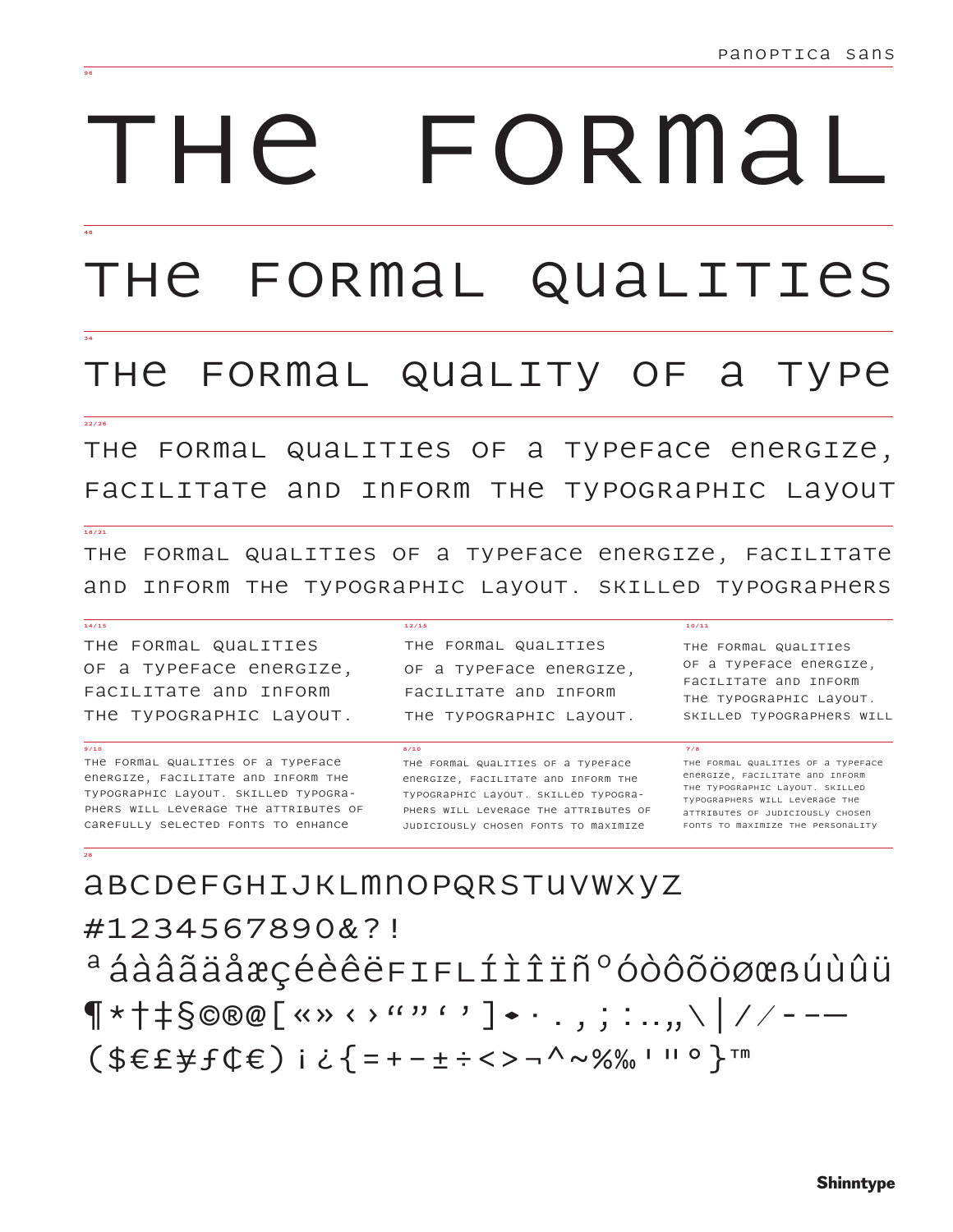# THE FORMAL

THE FORMAL QUALITIES

### THE FORMAL QUALITY OF A TYPE

#### $\frac{1}{22/26}$

THE FORMAL QUALITIES OF A TYPEFACE ENERGIZE, FACILITATE AND INFORM THE TYPOGRAPHIC Lavout

#### $\frac{1}{18/21}$

THE FORMAL QUALITIES OF A TYPEFACE ENERGIZE, FACILITATE and Inform the Typographic Layout. SKILLed Typographers

 $12/15$ 

 $8/10$ 

#### $\frac{14}{15}$

THE FORMAL QUALITIES OF a TYPEFACE ENERGIZE, FACILITATE AND INFORM THE TYPOGRAPHIC LAYOUT.

#### $9/10$

THE FORMAL QUALITIES OF A TYPEFACE energize, Facilitate and Inform The TVPOGRAPHIC LAVOUT, SKILLED TVPOGRA-PHERS WILL LEVERAGE THE ATTRIBUTES OF CAREFULLY SELECTED FONTS TO ENHANCE

#### THE FORMAL QUALITIES OF a TYPEFACE ENERGIZE, FACILITATE AND INFORM THE TYPOGRAPHIC LAYOUT.

THE FORMAL QUALITIES OF A TYPEFACE energize, Facilitate and Inform The TVPOGRAPHIC LAVOUT, SKILLED TVPOGRA-PHERS WILL LEVERAGE THE ATTRIBUTES OF JUDICIOUSLY CHOSEN FONTS TO MAXIMIZE

#### THE FORMAL QUALITIES OF a TVPEFACE ENERGIZE. FACILITATE AND INFORM THE TYPOGRAPHIC LAYOUT. SKILLED TYPOGRAPHERS WILL

 $10/11$ 

 $7/8$ 

THE FORMAL QUALITIES OF A TYPEFACE energize, Facilitate and InFORM THE TYPOGRAPHIC LAYOUT. SKILLED TYPOGRAPHERS WILL LEVERAGE THE **ATTRIBUTES OF JUDICIOUSLY CHOSEN** FONTS TO MAXIMIZE THE PERSONALITY

**ABCDEFGHIJKLMNOPQRSTUVWXYZ** #1234567890&?! ªáàâãäåæçéèêëFIFLÍÌÎÏѺóòôõöøœßúùûü ¶\*†‡§©®@[«» < > ""' ' ]◆ · . , ; : ..,,ヽ| //- -— (\$€£\f¢¤) i ¿{=+-±÷<>¬^~%‰ ' !! °}™